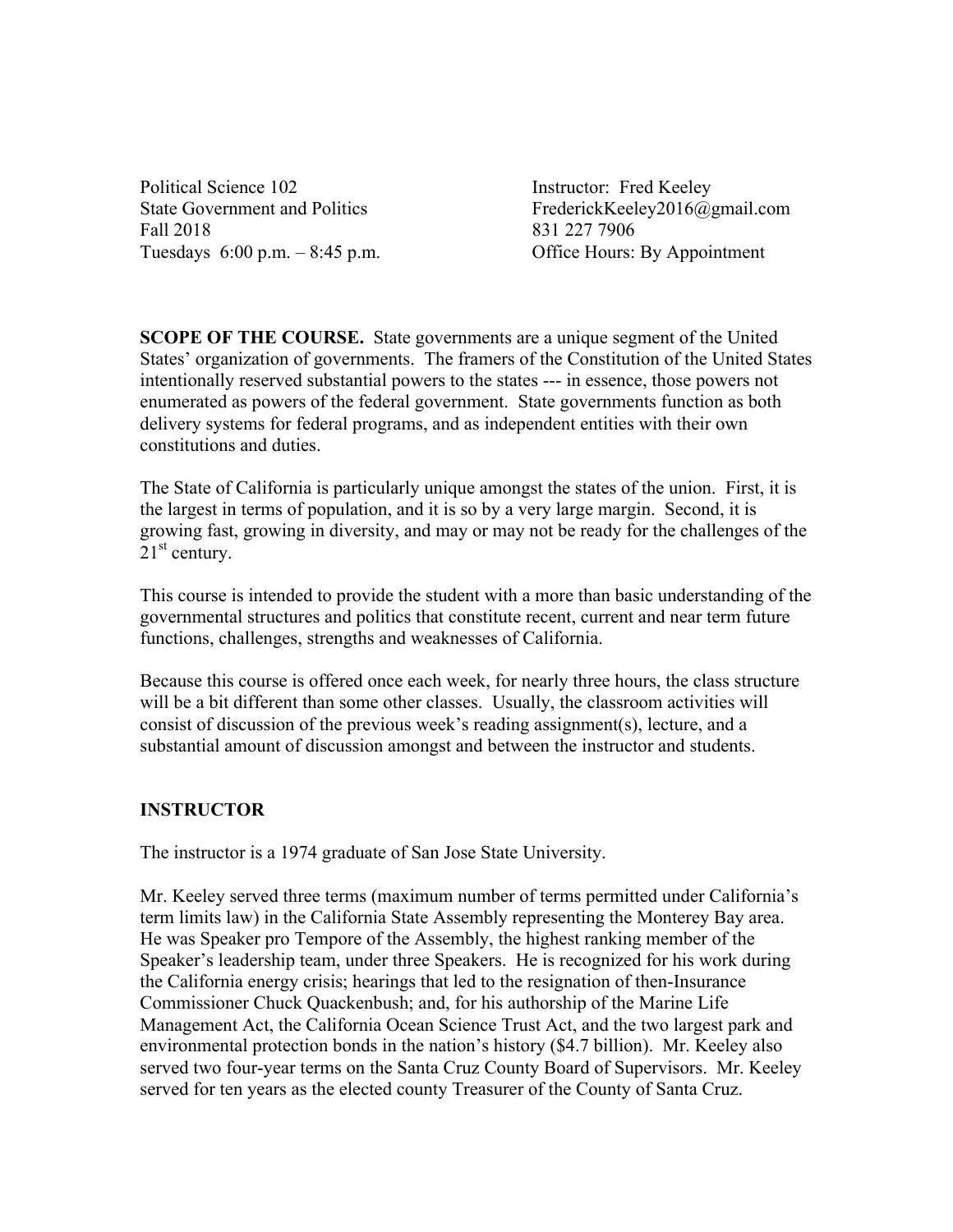Mr. Keeley has served governors of California and other state constitutional officers, on a special project basis. Such projects include serving jointly with the Secretary of State to investigate ethical issues at the state Department of Conservation, Division of Oil and Gas Regulations; as co-chair of the state Treasurer's Task Force on Public Bond Accountability; and, the Governor's Task Force on the  $21<sup>st</sup>$  Century Economy.

Mr. Keeley is on the board of directors of: the Monterey Bay National Marine Sanctuary Foundation; Sempervirens Fund; the Community Foundation of Santa Cruz County; and, Working Partnerships USA.

Mr. Keeley is on faculty at the Panetta Institute for Public Policy at CSUMB. The Panetta Institute was founded and is led by former CIA director and Secretary of Defense Leon Panetta.

Mr. Keeley has, on a consulting basis, served as the ethics consultant for the City of Torrance, California and the City of Santa Clara, California.

Mr. Keeley lives in Santa Cruz, California.

## **REQUIRED READINGS**

Gerston and Christensen, California Politics and Government, Weekly reading and research assignments, mostly of periodicals (newspapers, journals, magazines, blogs).

### **ATTENDANCE**

While attendance cannot be required, it is strongly encouraged because a substantial portion of the course grade will be based on student participation in class, and written assignments in class.

### **WRITTEN ASSIGNMENTS**

There will be six written assignments (three in-class, three to be turned in at the beginning of class), in addition to a mid-term examination and a final examination. The three in-class written assignments will be required to be completed before the end of those classes (see schedule for those assignments), and will be assigned at approximately the one-quarter mark in the semester, the three-quarter mark in the semester, and at another time of the instructor's choosing. These in-class written assignments will be no longer than two pages, and will ask the student to use what they have learned in class, up to that point, to pose a solution to a state governmental problem, from the point of view of any of several parties involved in the problem or issue. The other three written assignments are set forth in the schedule of the class, and will be due at the beginning of the designated date of class. These three written assignments will be either two or three pages in length. Written assignments that are submitted late will be given an automatic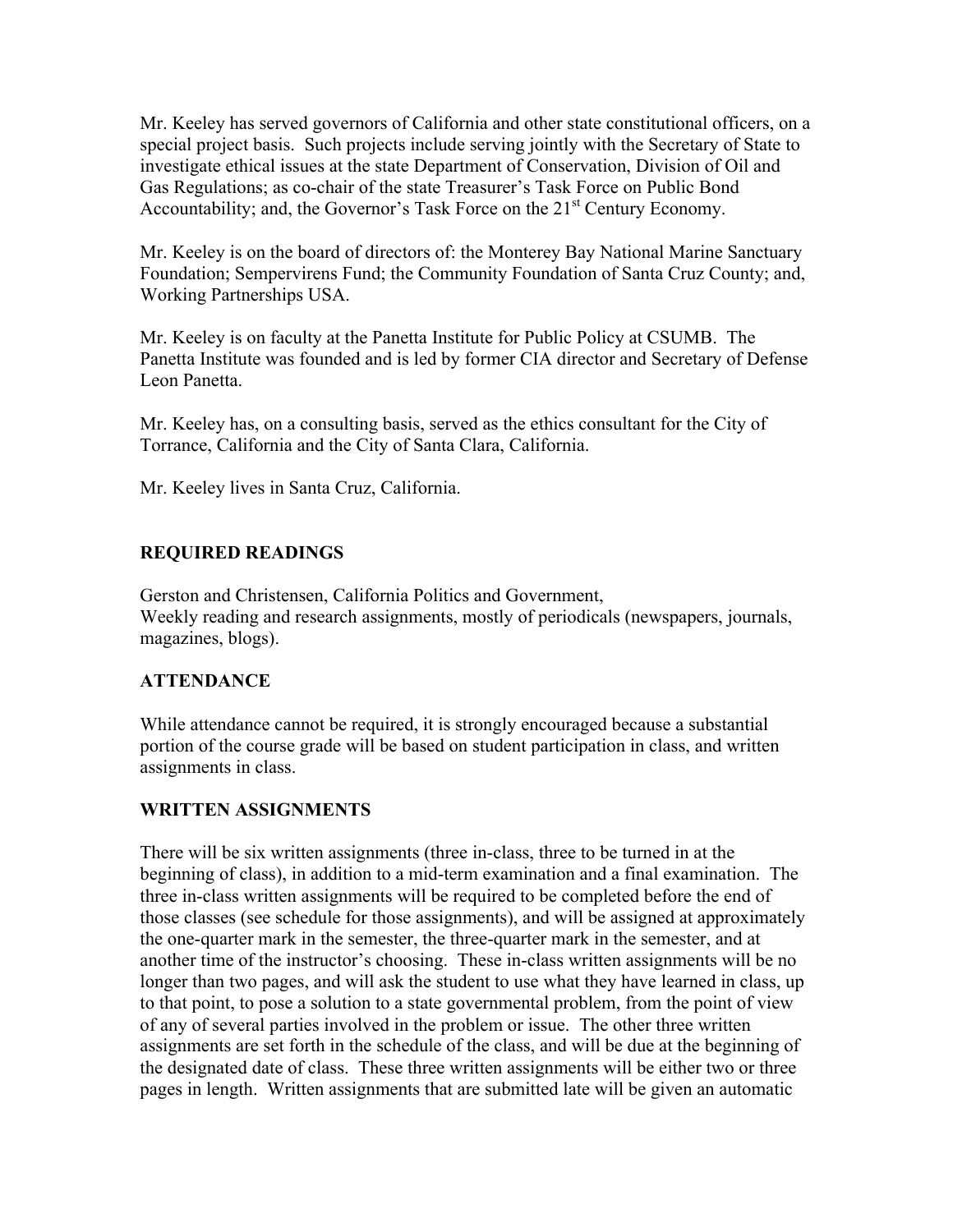50% value reduction, unless such lateness is caused by a validated medical condition that prevented submission of the assignment in a timely fashion.

### **EXAMINATIONS**

There will be two examinations in this course: A Mid-Term Examination; and, a Final Examination. Both examinations are required for satisfactory completion of the course. Both examinations will be essay format. The student is required to provide a Blue Book and sufficient writing instruments for each examination (or electronic capability to complete and send the assignment via email).

The examinations will provide the student with a sample situation involving an issue of state government, and ask the student to write a paper that displays knowledge of the roles of various participants in the situation, and a possible solution. Both examinations will be in Blue Book format (or electronic email format).

Examinations cannot be submitted on any date other than that established in the course schedule, with the single exception of a validated medical condition that prevented the student from completing the examination in a timely fashion.

# **ACCOMODATION**

If you need course adaptations or accommodations because of a disability, or if you need special arrangements in case the building must be evacuated, please make an appointment with me as soon as possible, or see me during office hours. Presidential Directive 97-03 requires that students with disabilities register with DRC to establish a record of their disability.

### **EVALUATION, UNIVERSITY POLICY, AND COURSE LEARNING OBJECTIVES**

#### **Evaluation.**

The grading format for this course will be as follows:

| <b>Writing Assignments</b>    | 30%             |
|-------------------------------|-----------------|
| Mid-Term Examination          | 25%             |
| In-Class Verbal Participation | 20 <sub>%</sub> |
| Final Examination             | 25%             |

### **University Policy Regarding Academic Integrity – S05-15**

Your own commitment to learning, as evidenced by your enrollment at San Jose State University, and the University's Academic Integrity Policy requires you to be honest in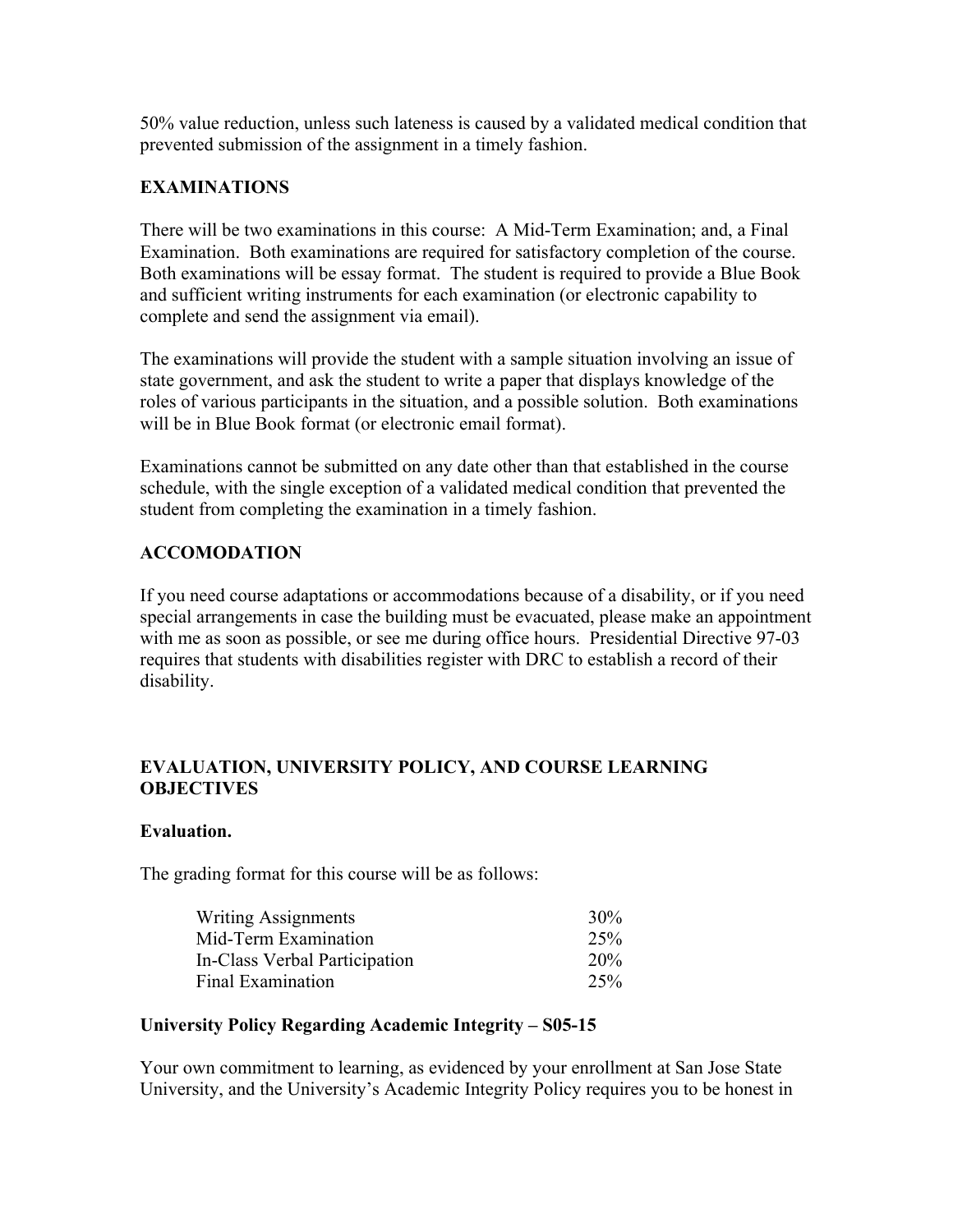all your academic course work. Faculty are required to report all infractions to the Office of Judicial Affairs. The policy on academic integrity can be found at http://sa.sjsu.edu/download/judicial/Academic\_Dishonesty\_Policy.pdf.

#### **Course Learning Objectives**

This course in State Government and Politics will include study of and learning about the following:

The foundations of the political system, including the evolution of the philosophies of the California Constitution, political culture, separation of powers, bureaucracy, federalism, and relations among various levels of government.

Students will also analyze the evolving institutions of government, including a study of the powers of the Governor, the Legislature, and the Judiciary, and the links between the people and government, including participation and voting, political parties, interest groups, and public opinion and socialization.

Students will also analyze the rights and obligations of citizens, the tension between various freedoms of expression and due process and the maintenance of order, and the efforts to end racial and gender discrimination in both the public and private sectors of society.

Additional learning objective are the operations of California government, including the similarities and differences between the California and U.S. Constitutions, the relationship between state and local government in California, and the basic issues of California politics.

### **COURSE SCHEDULE**

#### **CLASS SESSIONS TOPICS AND READING ASSIGNMENTS**

| Class 1 | <b>Introduction and Organization</b>                              |
|---------|-------------------------------------------------------------------|
|         | Discussion: Overview of Course                                    |
|         | Reading Assignment: None                                          |
| Class 2 | <b>Brief Overview of California Political History (1849-2018)</b> |
|         | Discussion: Major actions that shaped today's California.         |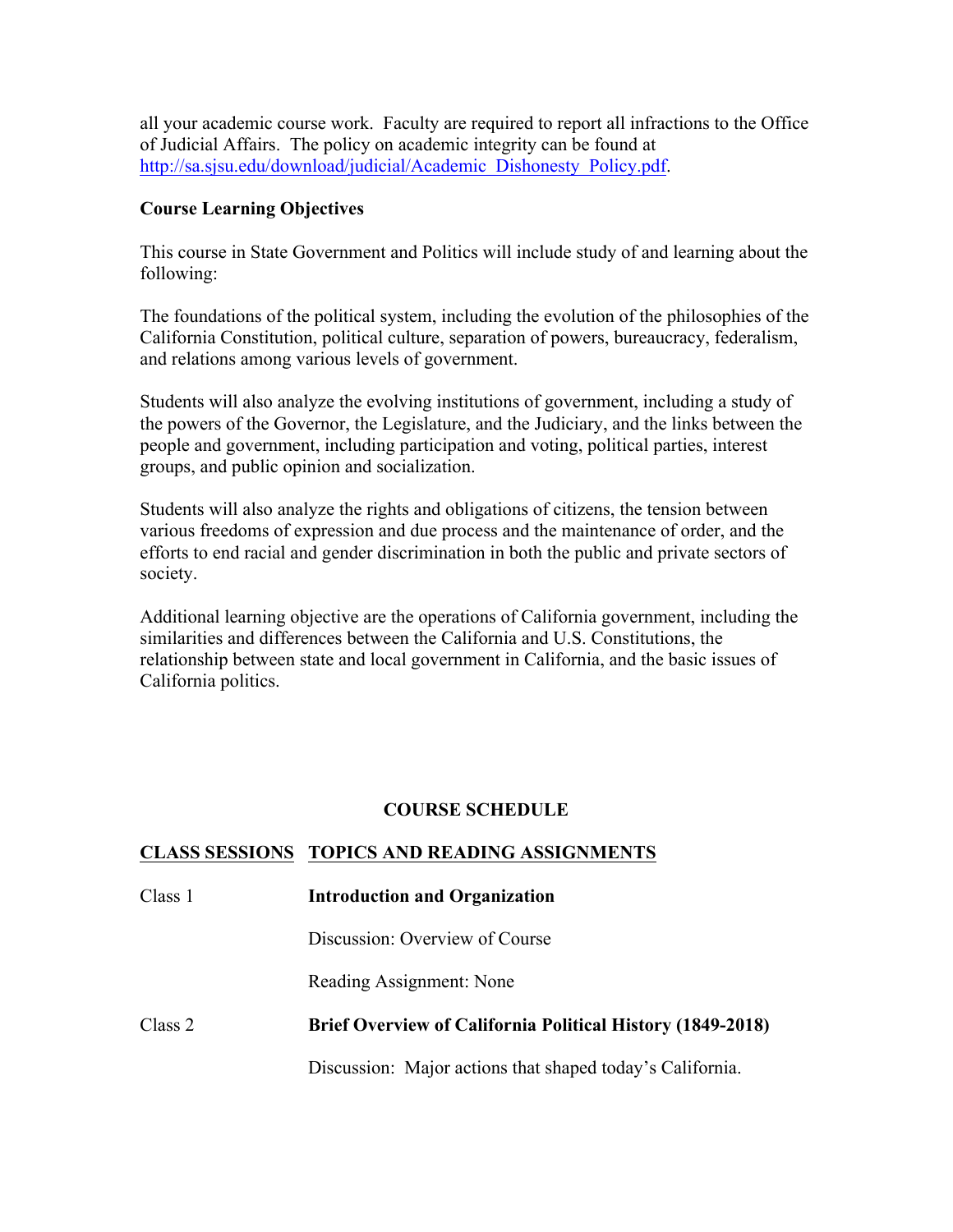|         | Reading Assignment: Chapters 1 and 2 of Gerston and<br>Christensen, California Politics and Government, eighth edition,<br>2005.                                                                   |
|---------|----------------------------------------------------------------------------------------------------------------------------------------------------------------------------------------------------|
| Class 3 | <b>Basic Overview of California Government</b>                                                                                                                                                     |
|         | Reading Assignment: Chapter 3 California Politics and<br>Government.                                                                                                                               |
|         | In Class Writing Assignment Will Be Given at 7:00 p.m.                                                                                                                                             |
| Class 4 | Diving in to the Executive Branch                                                                                                                                                                  |
|         | Reading Assignment: Chapter 4 California Politics and<br>Government                                                                                                                                |
| Class 5 | The Legislature                                                                                                                                                                                    |
|         | Reading Assignment: Chapter 5 California Politics and<br>Government.                                                                                                                               |
|         | Writing Assignment: Based on a Subject of Your Interest, What<br>Was the Most Important Legislation on that Topic in the 2017-18<br>Legislative Session? (Two pages, Due at beginning of Class 6.) |
| Class 6 | The Judiciary<br>Discussion: The Courts and Ballot Measures                                                                                                                                        |
|         | Reading Assignment: Chapter 6 California Politics and<br>Government.                                                                                                                               |
|         | Writing assignment defined in Class 5 due at the beginning of this<br>session.                                                                                                                     |
| Class 7 | <b>Mid-Term Examination</b>                                                                                                                                                                        |
| Class 8 | Is California Governable?                                                                                                                                                                          |
|         | Reading Assignment: Chapter 7 California Politics and<br>Government                                                                                                                                |
|         | Writing Assignment: An Example of Translating Policy into<br>Practice: A Paper Regarding the Relationship Between the                                                                              |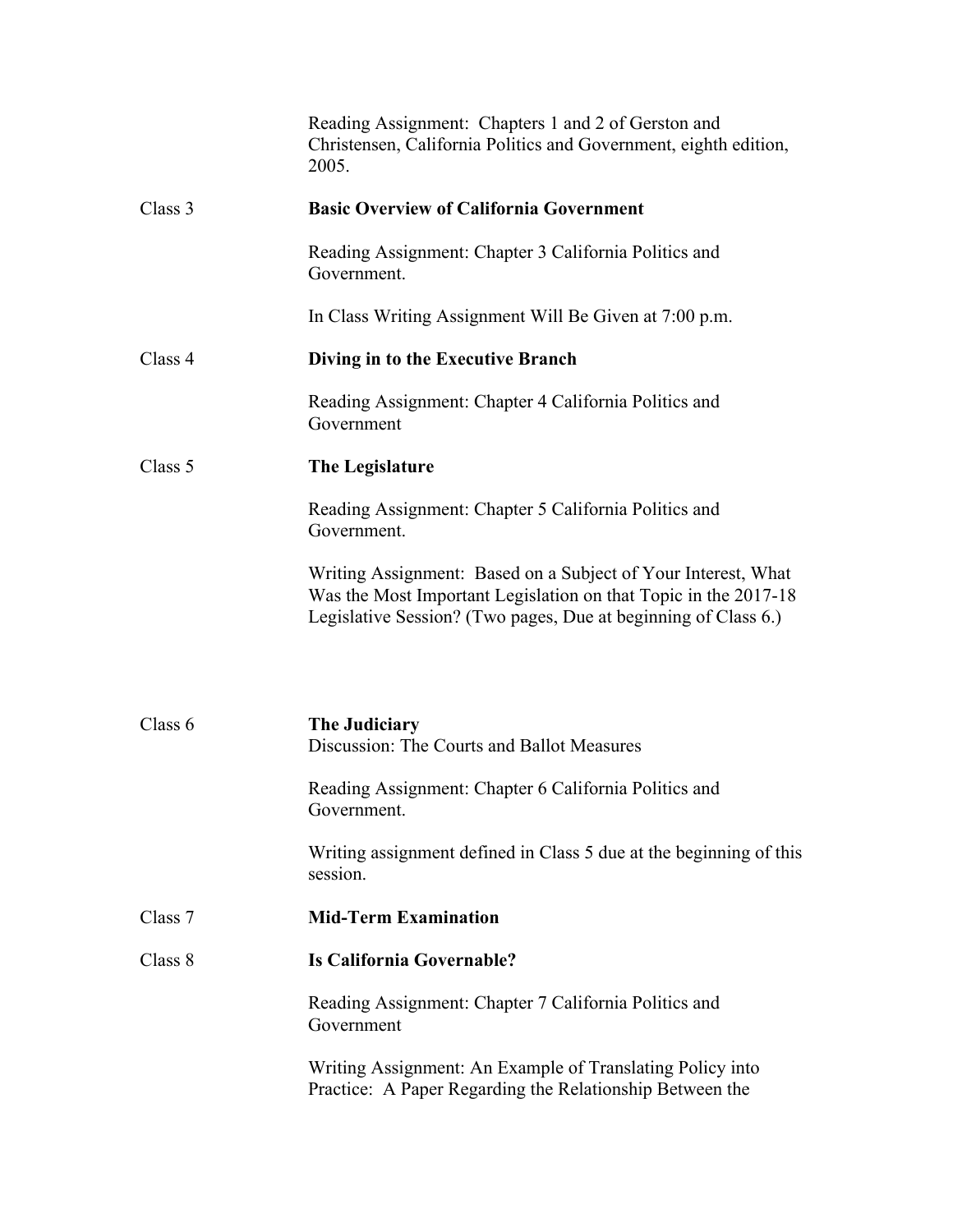|          | Legislative and Executive Branches of State Government. (Three<br>pages. Due at beginning of Class 9.)                                                                                                   |
|----------|----------------------------------------------------------------------------------------------------------------------------------------------------------------------------------------------------------|
| Class 9  | The California State Budget - Part 1                                                                                                                                                                     |
|          | Discussion: Does the State Budget Reflect Californian's Values?                                                                                                                                          |
|          | Writing assignment defined in Class 8, due at beginning of this<br>session.                                                                                                                              |
| Class 10 | The California State Budget - Part 2                                                                                                                                                                     |
|          | Discussion: Putting Together a State Budget                                                                                                                                                              |
|          | Reading Assignment: Executive Summary, Governor's Adopted<br>2018-19 Budget Department of Finance Executive Summary,<br>Legislative Analyst's Review of the Governor's Proposed 2018-19<br><b>Budget</b> |
| Class 11 | <b>Local Government</b>                                                                                                                                                                                  |
|          | Discussion: Can Local Governments Meet Local Demands?                                                                                                                                                    |
|          | Reading Assignment: Chapter 9 California Politics and<br>Government                                                                                                                                      |
| Class 12 | <b>State-Federal Relations</b>                                                                                                                                                                           |
|          | Discussion: How Does California Use Its Clout in Washington,<br>D.C.?                                                                                                                                    |
|          | Reading Assignment: Chapter 10 California Politics and<br>Government                                                                                                                                     |
|          | In Class Writing Assignment Will Be Given at 7:00 p.m.                                                                                                                                                   |
| Class 13 | Introducing, Managing, Negotiating Legislation - Part 1                                                                                                                                                  |
|          | Reading Assignment: To Be Determined                                                                                                                                                                     |
|          | Writing Assignment: Based on a Topic of Interest to You, Make a<br>Case for New Law on that Topic. (3 pages. Due at beginning of<br>Class $14$ )                                                         |
| Class 14 | Introducing, Managing, Negotiating Legislation - Part 2                                                                                                                                                  |